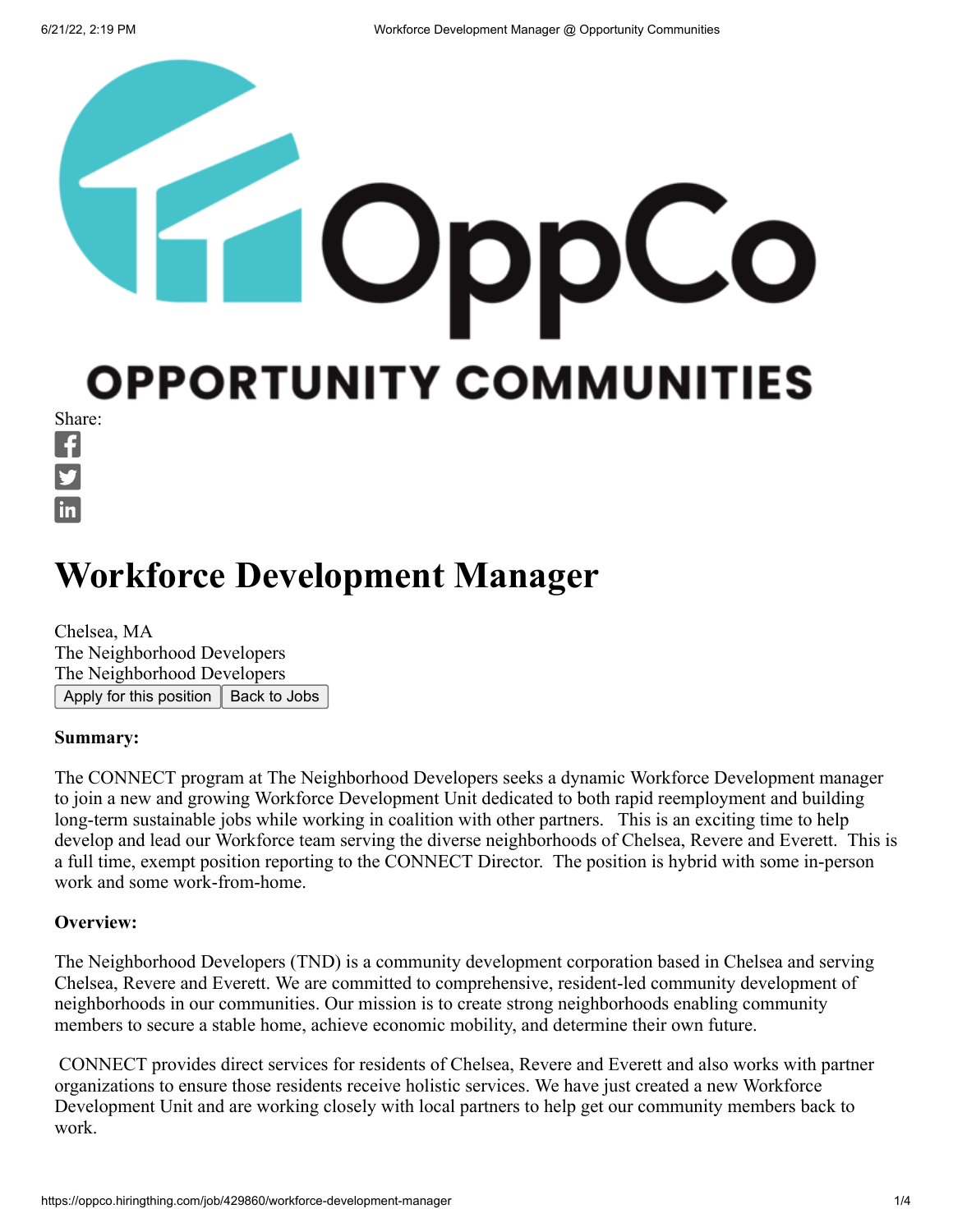Chelsea and the surrounding communities were hard hit by the pandemic –with a great deal of job loss and financial instability for our low income, largely immigrant communities– so this is a particularly important time for work force development in the area and the Workforce Development Manager could make a critical difference in our constituent families' lives.

The Workforce Development Manager oversees the in-house job navigator staff and handles a caseload of jobseeking clients. The Workforce Development Manager, working closely with CONNECT's Director, also manages the strategic mission for the unit and develops new policies, processes and programs as necessary.

The Workforce Development Manager serves as one of the primary liaisons and managers of CONNECT / TND's broader workforce development efforts. The Workforce Development Manager work in coalition with our community based and municipal partners on broader reform efforts to help promote economic mobility among the under- resourced, largely immigrant, communities we serve. The Workforce Development Manager will serve as a primary liaison, along with the CONNECT Director, to the Chelsea Good Jobs Coalition, Revere Works, and Mass Up (a cross-city coalition that links GJC and Revere Works under a special grant).

Working with other coalition members, the Manager will help develop a policy advocacy agenda and other vehicles to promote broader workforce development in Chelsea and Revere.

### **Essential Duties**

● Provide both supervision of staff and direct case management for job seekers from the City of Chelsea and surrounding communities, with a focus on rapid reemployment and placement in free or low- cost training programs

- Design and implement outreach systems so that job seekers are aware of our services
- Create and refine intake, case assignment, and case management processes
- Identify training needs for staff, recommend specific training opportunities
- Track service delivery, progress, and client outcomes
- Help develop workshops and job fairs and other programs designed to assist job seekers
- Develop and improve programs based on client outcomes and research on best practices
- Manage referrals for services that fall within the Manager's purview
- Encourage client awareness and usage of other CONNECT services
- Coordinate with TND and OppCo departments as needed; such as with Data and Evaluation to refine outcome metrics and with Resident Services to improve outreach
- Coordinate with CONNECT partner organizations, such as La Colaborativa and Mass Hire
- Establish and maintain working relationships with other relevant entities such as local employers and other job coaching and training programs
- Develop new department procedures, as required.
- Attend Board of Directors meetings to make presentations.
- Represent the organization's work at meetings with funders.
- Help to prepare reporting for funding sources.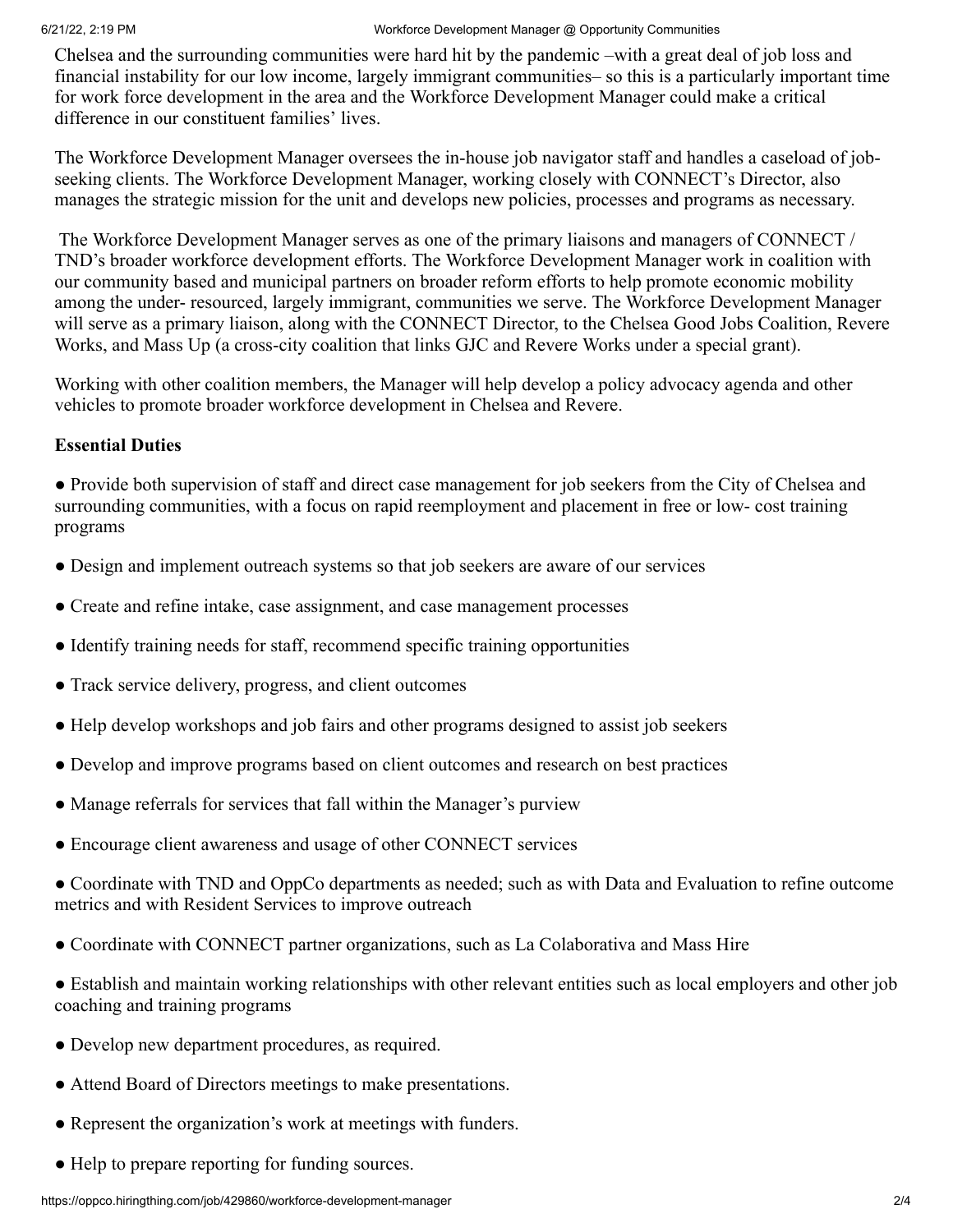### 6/21/22, 2:19 PM Workforce Development Manager @ Opportunity Communities

● Contribute to a strong sense of organizational teamwork through activities including regular staff meetings, group discussions and staff retreats.

- Participate in the planning and implementation of agency-wide events.
- Ensure that all organizational policies and procedures are followed.
- Perform other duties as assigned.

### **Qualifications:**

### **Required:**

- A Bachelor's degree or relevant equivalent experience.
- Experience working with low-income clients from a variety of backgrounds.
- Strong program implementation skills: demonstrated ability to manage time and staff, prioritize appropriately among multiple competing demands, and solve problems.
- Detail-oriented, well-organized, and able to work independently.
- Strong computer skills with Microsoft Office suite programs and Salesforce or other databases.
- Strong written and oral communications skills.
- Ability and desire to thrive in a fast-paced work environment.
- Willingness to work a flexible schedule, including at periodic evening or weekend hours,
- Ability to think strategically to anticipate unit needs and help develop solutions.

### **Desired:**

- Experience in workforce development.
- Knowledge of community resources in Chelsea and surrounding communities.
- Experience working with and in collaborations.
- Experience working in a diverse multi-cultural community
- Past experience as a volunteer in a community and/or human services setting
- Previous management experience

### **Physical Requirements:**

The position involves sitting, standing, lifting, looking at a computer screen, phone work etc. The physical demands described are representative of those that must be met by an employee to successfully perform the essential functions of this job.

### Qualification Requirements

To perform this job successfully, an individual must be able to perform each essential function in a satisfactory manner. The requirements listed above are representative of the knowledge, skill and/or ability required.